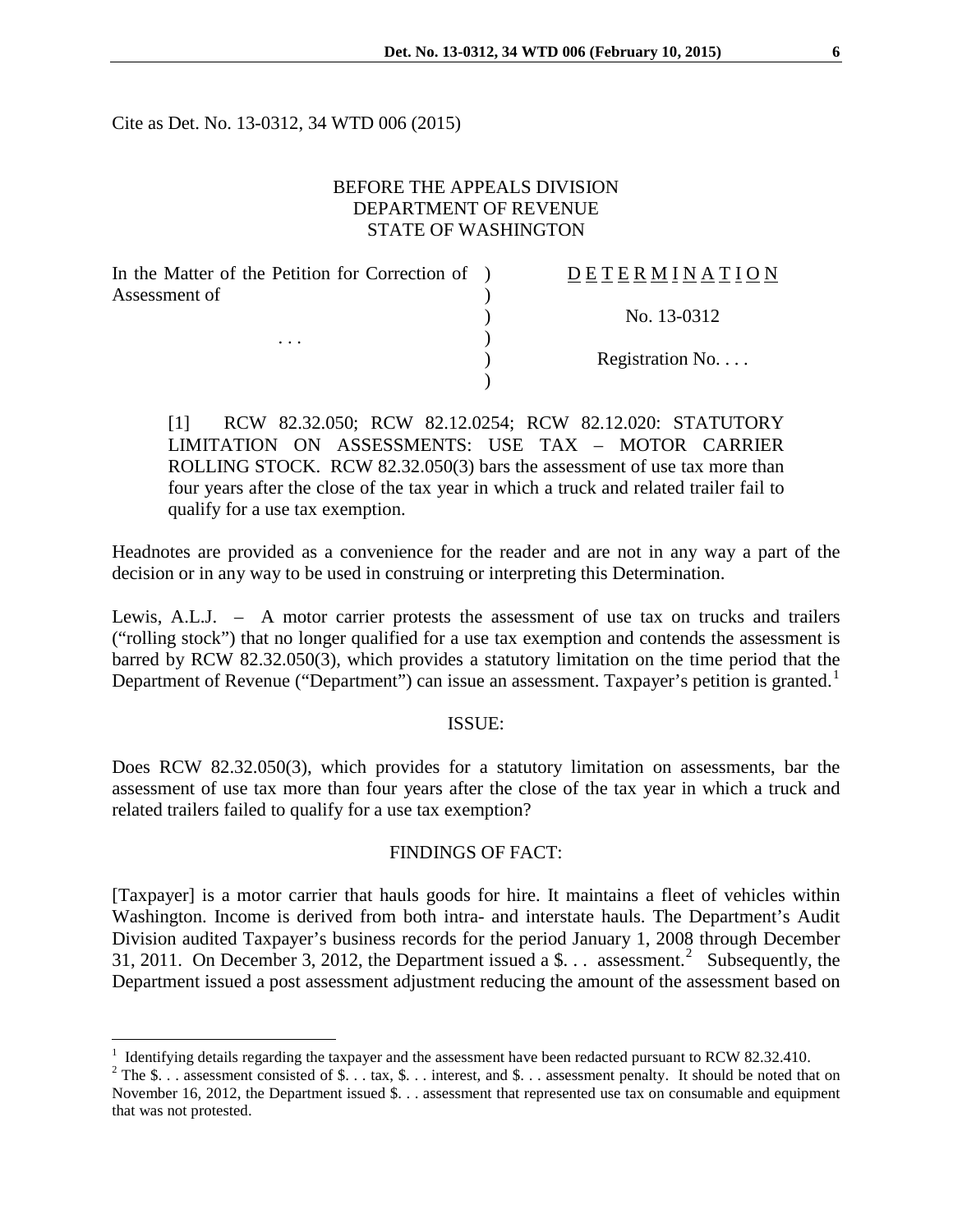the valuation of the transportation equipment taxed. The tax arose from use tax imposed on certain trucks and trailers.

Based on a review of records related to the use of rolling stock during the period of the assessment, the Department concluded that certain of the trucks and trailers had not met the substantial use test for the applicable use tax exemption. More specifically, the Audit narrative explained:

The area for discussion was the trucks which failed the 25 percent substantial use test in 2007 or prior [that were] used by the company in 2008 or after. [Taxpayer] does not want to pay use tax on trucks which failed the 25 percent substantial use test in 2007 even if the trucks were used during the audit period. The Department of Revenue's position is that the trucks failed the 25 percent substantial use test in 2007 or prior and were used during the audit period are subject to use tax.

Thus, the Audit Division's position is that the use tax exemption must be perfected for each year of use. Accordingly, the Department was not barred by the statute of limitations from assessing the use tax. Taxpayer counters that the statute of limitations prohibits the taxation of rolling stock that lost the use tax exemption prior to 2007.

## ANALYSIS:

Washington's use tax is imposed by RCW 82.12.020(1), which reads in part:

- (1) There is levied and collected from every person in this state a tax or excise for the privilege of using within this state as a consumer any:
	- (a) Article of tangible personal property acquired by the user in any manner, . . . .

WAC 458-20-178(2)  $(1986)^3$  $(1986)^3$  ("Rule 178") further explains that Washington's use tax complements the retail sales tax by imposing a tax equal to the retail sales tax on tangible personal property used in this state when the retail sales tax has not been paid the property is first put to non-exempt use in this state:

In general, the use tax applies upon the use of any tangible personal property, the sale or acquisition of which has not been subjected to the Washington retail sales tax. Conversely, it does not apply upon the use of any property if the sale to the present user or to the present user's donor or bailor has been subjected to the Washington retail sales tax, and such tax has been paid thereon. Thus, these two methods of taxation stand as complements to each other in the state revenue plan, and taken together, provide a uniform tax upon the sale or use of all tangible personal property, irrespective of where it may have been purchased or how acquired.

Rule 178(3) further explains when the tax arises:

 $\overline{a}$ 

<span id="page-1-0"></span> $3$  Rule 178 was amended, effective May 11, 2014. All citations in this determination are to the version of Rule 178 in existence during the audit period.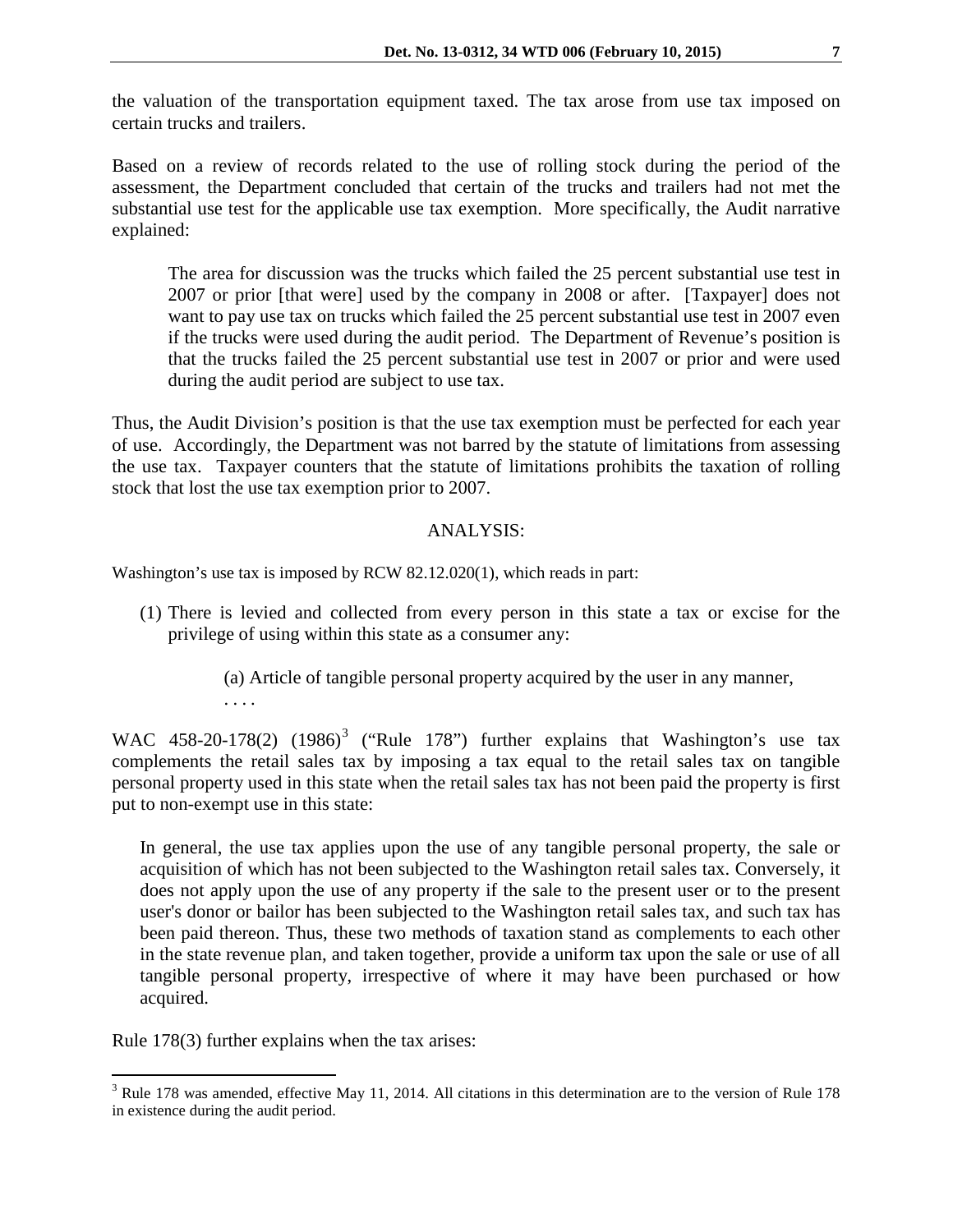When tax liability arises. Tax liability imposed under the use tax arises at the time the property purchased, received as a gift, acquired by bailment, or extracted or produced or manufactured by the person using the same is first put to use in this state. The terms "use," "used," "using," or "put to use" include any act by which a person takes or assumes dominion or control over the article and shall include installation, storage, withdrawal from storage, or any other act preparatory to subsequent actual use or consumption within the state. Tax liability arises as to that use only which first occurs within the state and no additional liability arises with respect to any subsequent use of the same article by the same person. As to lessees of tangible personal property who have not paid the retail sales tax to their lessors, liability for use tax arises as of the time rental payments fall due and is measured by the amount of such rental payments.

Thus, Washington law provides, in certain circumstances, an exemption from use tax. Here, Taxpayer took advantage of both an exemption from the retail sales tax (RCW 82.08.0263) and use tax (RCW 82.12.0254) when it purchased its rolling stock. Most specifically, RCW 82.12.0254 provides a use tax exemption for motor carriers whose trucks are "used in substantial part in the normal and ordinary course of the user's business for transporting therein persons or property for hire across the boundaries of this state."<sup>[4](#page-2-0)</sup> WAC 458-20-17401 ("Rule 17401") further explains the statute and provides in relevant part:

The motor carrier must continue to substantially use the motor vehicle or trailer in interstate for hire hauls during each calendar year to retain the exemption from use tax. This requires that at the start of each calendar year the carrier review the usage of each vehicle and trailer for a "view period" consisting of the previous calendar year.

Under Rule 17401(5), use tax becomes due on previously exempt vehicles based on the fair market value of the vehicle at the start of the calendar year of the "view period" for which the exemption cannot be maintained. The use tax that becomes due is then reported in the last quarter of the view period year. For example, for a vehicle that lost its exempt status during 2007, use tax would be based on the fair market value as of January 1, 2007, and the tax would be due for payment on the last return filed for 2007. Thus, on audit, the Audit Division assessed use tax on certain rolling stock after it discovered that Taxpayer had not been doing the required review of the use of the rolling stock and reporting use tax on that equipment that no longer qualified for the use tax exemption.

Taxpayer filed its appeal based on a claim that the use tax assessments were time barred by the [statutory assessment period] . . . because use occurred outside the time period allowed by law to issue an assessment. RCW 82.32.050(4) provides:

 $\overline{a}$ 

<span id="page-2-0"></span><sup>4</sup> The Washington Supreme Court in *United Parcel Service, Inc. v. Dep't. of Revenue.,* 102 Wn.2d 355, 687 P.2d 186 (1984) interpreted the substantial use requirement. In *UPS*, the Court found that "substantial part in the normal and ordinary course of the user's business for transporting therein persons or property for hire" meant that vehicles or trailers must be involved in actually transporting goods for hire across state lines on 25% or more of the total trips made by any particular vehicle in any single calendar year to be exempt. The Department has chosen among several methods to determine whether a vehicle is used in substantial part in interstate commerce. The methods have included the number of trips across state lines, interstate mileage, amount of interstate hauling revenue and ton-miles traveled in interstate commerce. The method to be used depends on the type of business records retained and the nature of transportation services being performed. *See* Det. No. 93-240, 13 WTD 369 (1994).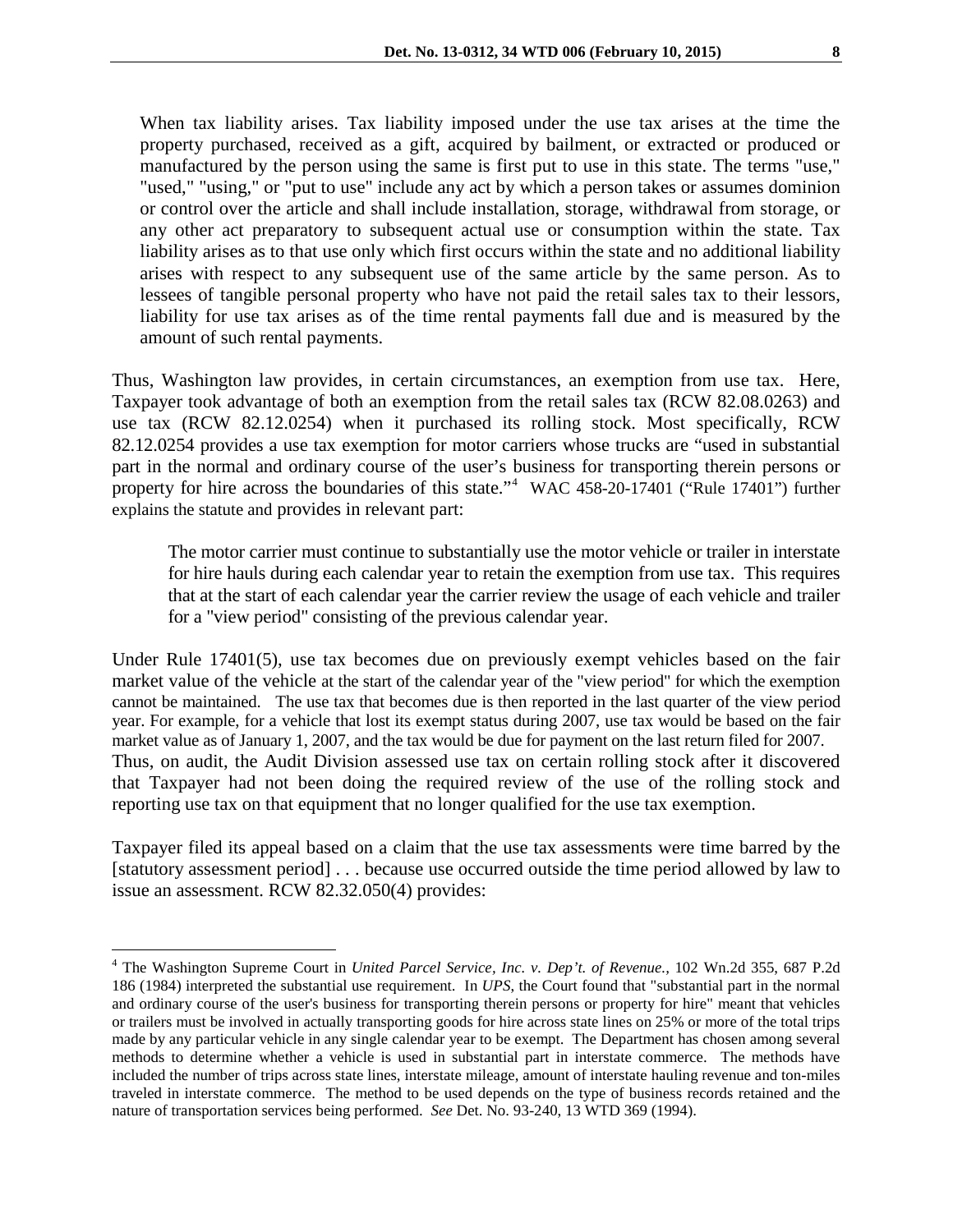No assessment or correction of an assessment for additional taxes, penalties, or interest due may be made by the department more than four years after the close of the tax year, except (a) against a taxpayer who has not registered as required by this chapter, (b) upon a showing of fraud or of misrepresentation of a material fact by the taxpayer, or (c) where a taxpayer has executed a written waiver of such limitation. The execution of a written waiver shall also extend the period for making a refund or credit as provided in RCW 82.32.060(2).

As we have noted, for trucks and trailers that lost their exempt status during 2007, use tax would be due on the final return for 2007. The assessment was issued more than four years after the close of that tax year, and thus cannot include use tax on these vehicles. *Id.*

The Audit Division argues that taxes due for years prior to 2008 may be included in the assessment because Taxpayer engaged in a misrepresentation of a material fact by failing to report use tax on trucks that did not meet the substantial use tax test in those years. The Audit Division relied on RCW 82.32.050(4)(b) and WAC 458-20-230(2) ("Rule 230") to disregard the [statutory assessment period] .... Rule 230 provides:

Tax assessments must be made within four years after the close of the tax (calendar) year in which the tax was incurred with the following exceptions:

…

…

(b) Upon a showing of fraud or of misrepresentation of a material fact by the taxpayer.

We disagree. Here, Taxpayer made no representations. The court of Appeals in *Crisman v. Crisman*, 85 Wn. App. 15, 931 P.2d 163 (1997) wrote:

Absent an affirmative duty to disclose material facts, a defendant's silence does not constitute fraudulent concealment or misrepresentation. *Favors v. Matzke*, 53 Wn. App. 789, 796, 770 P.2d 686, *review denied*, 113 Wn.2d 1033 (1989). When a duty to disclose does exist, however, the suppression of a material fact is tantamount to an affirmative misrepresentation. *Wash. Mut. Sav. Bank v. Hedreen*, 125 Wn.2d 521, 526, 886 P.2d 1121 (1994); *Oates*, 31 Wn.2d at 902.

Washington has a self-assessing tax system. Among other tax reported responsibilities, Taxpayers, under RCW 82.32A.030, have the responsibility to:

(2) Know their tax reporting obligations, and when they are uncertain about their obligations, seek instructions from the department of revenue;

(3) Keep accurate and complete business records;

(4) File accurate returns and pay taxes in a timely manner;

RCW 82.32A.030. [Under this statute, Taxpayer had an affirmative duty to report and pay use tax on vehicles that failed to meet the use tax exemption. Furthermore, Rule 17401 placed an affirmative duty on Taxpayer to perform a yearly review of the use of its vehicles "in substantial